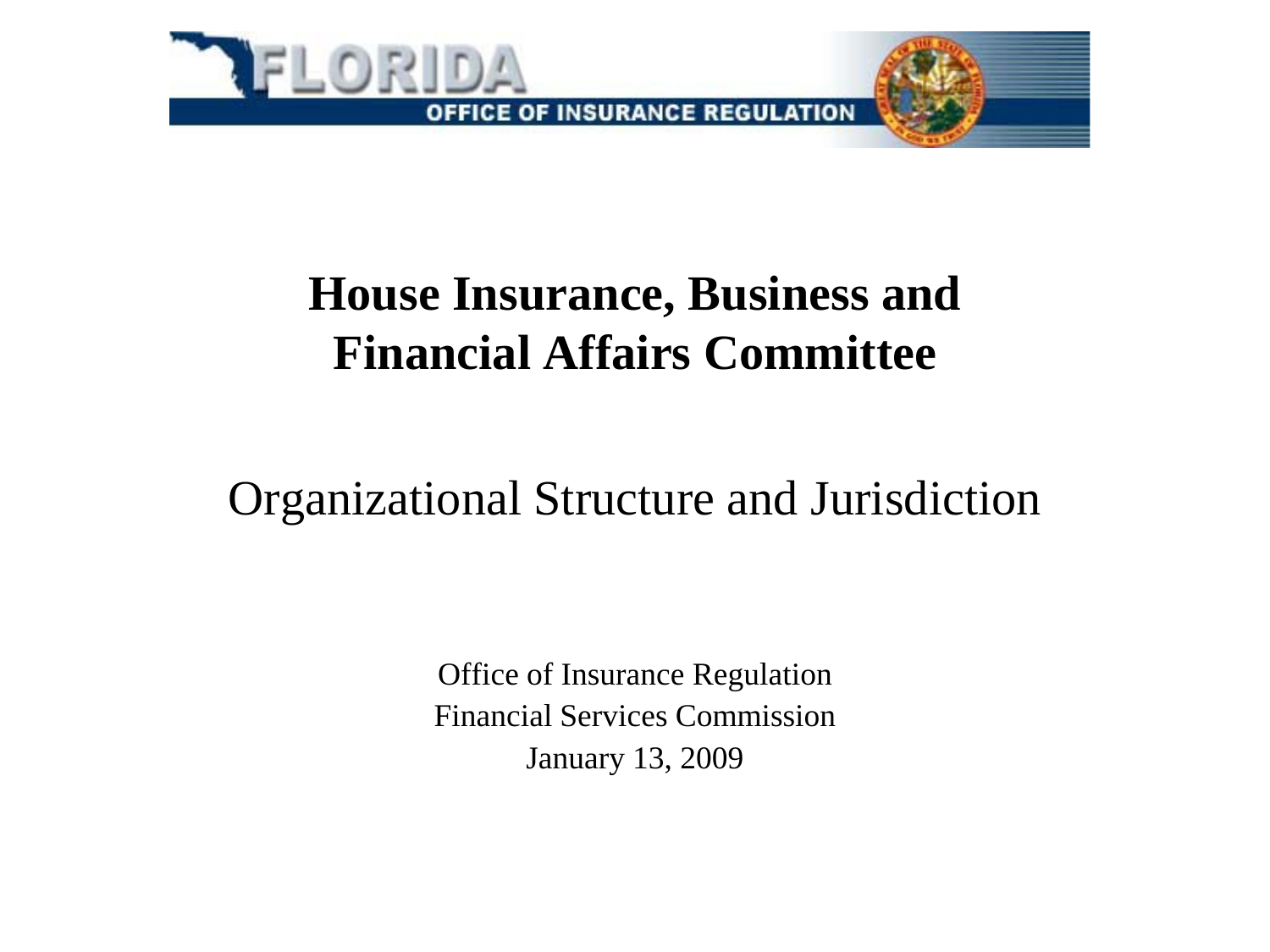

The Florida Legislature created the Office of Insurance Regulation (Office) in 2003:

"The Office of Insurance Regulation, which shall be responsible for all activities concerning insurers and other risk bearing entities, including licensing, rates, policy forms, market conduct, claims, issuance of certificates of authority, solvency, viatical settlements, premium financing, and administrative supervision, as provided under the insurance code. The head of the Office of Insurance Regulation is the Director of the Insurance Regulation, who may also be known as the Commissioner of Insurance Regulation."

*Section 20.121,(3)(a),1, Florida Statutes*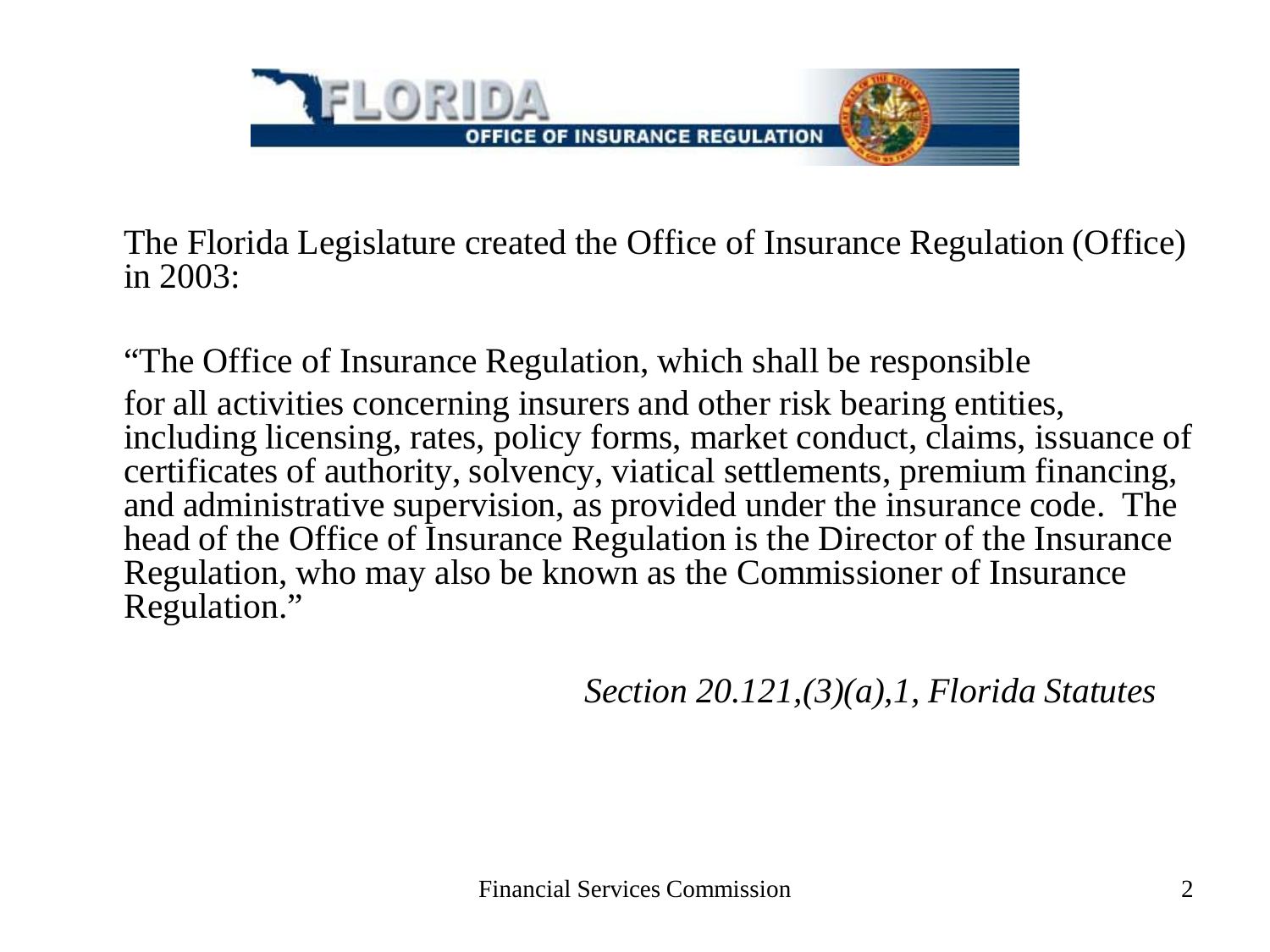

## **Mission Statement**

 To ensure that insurance companies licensed to do business in Florida are financially viable; operating within the laws and regulations governing the insurance industry; and offering insurance products at fair and adequate rates which do not unfairly discriminate against the buying public.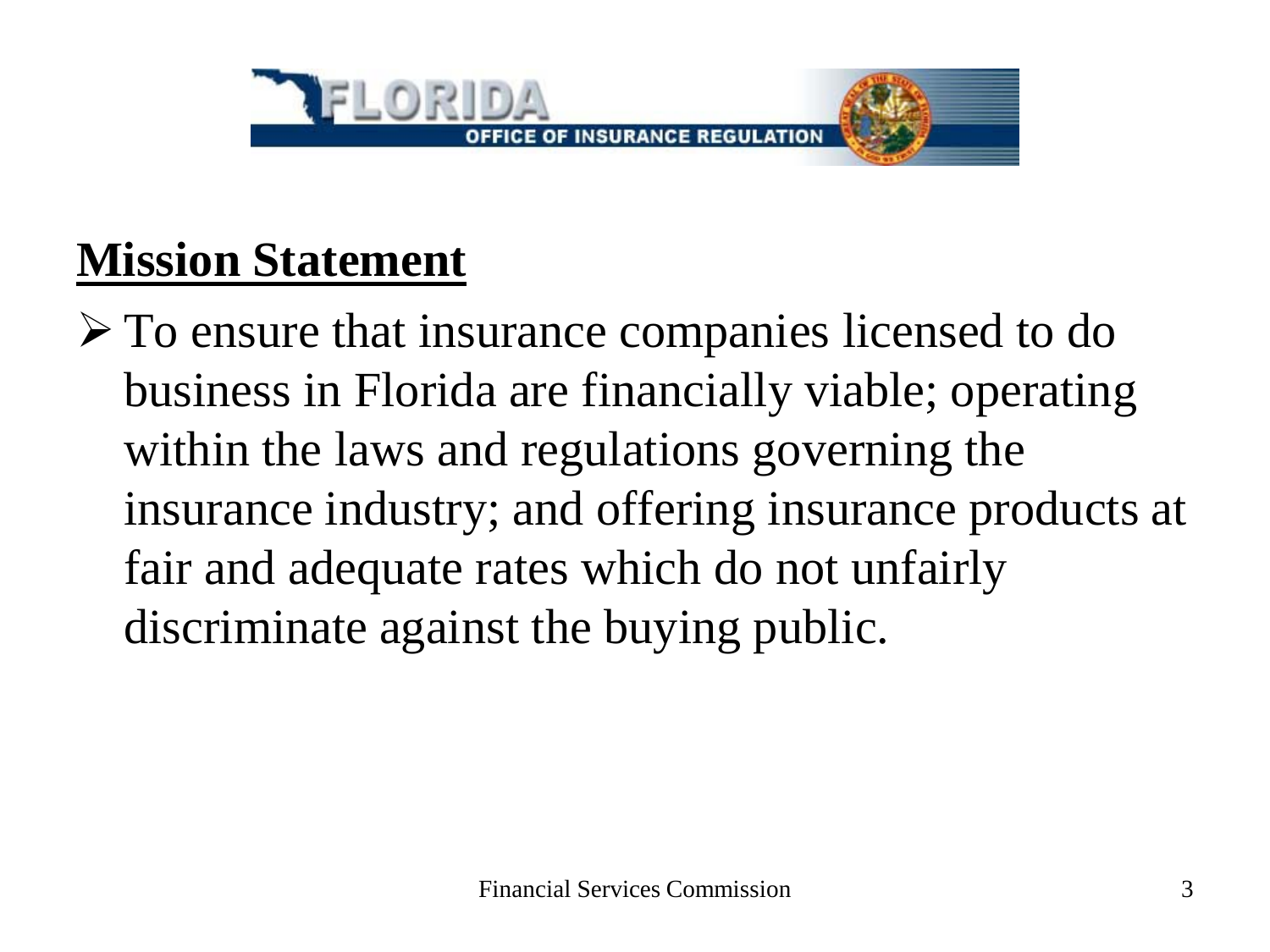

## **Financial Services Commission**

- Comprised of the Governor, the Attorney General, the Chief Financial Officer and the Commissioner of Agriculture
- **≻ Rulemaking & Commission Action**
- Final Agency Action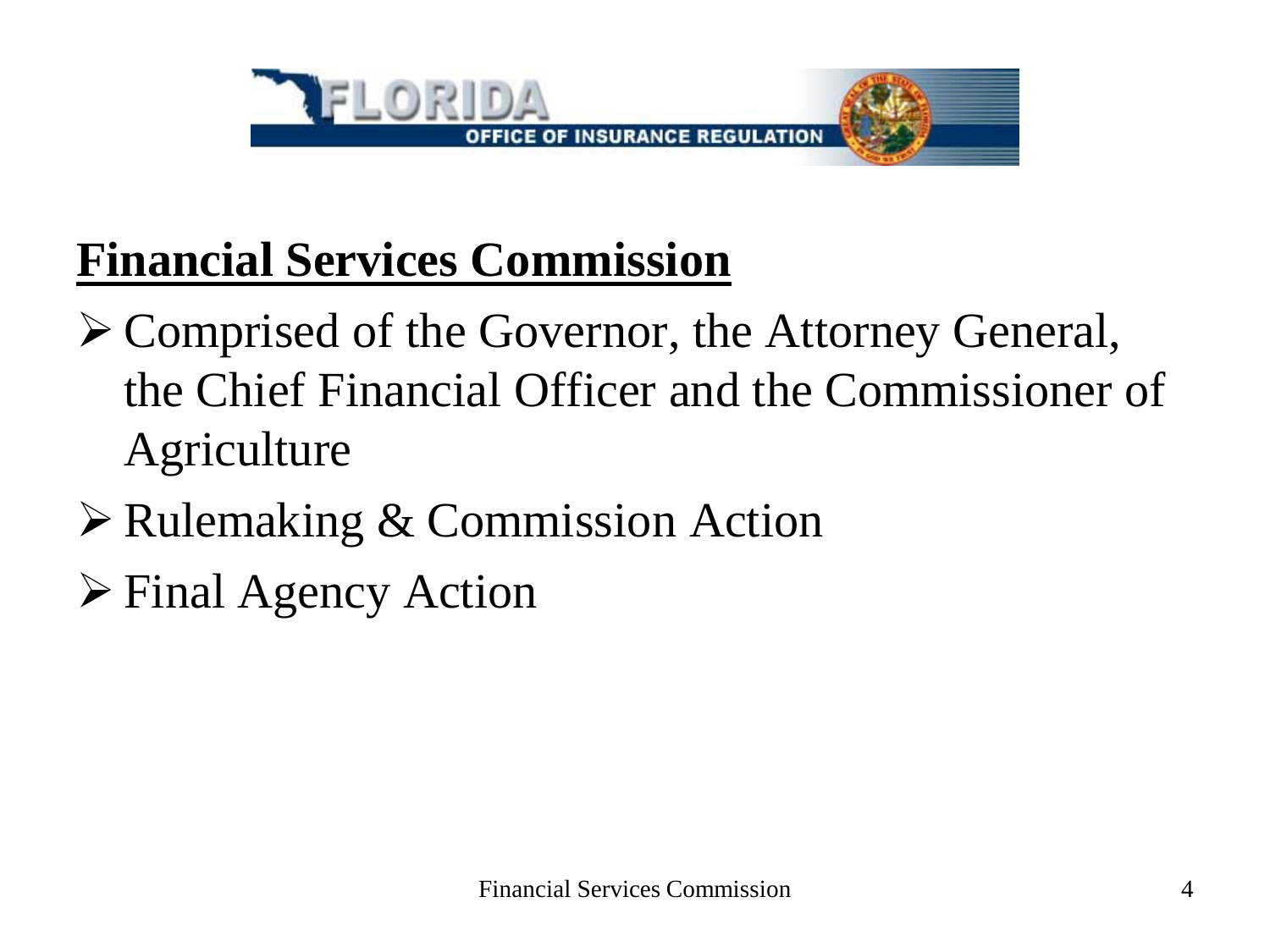

# **Interaction with DFS**

Administrative support

- Personnel support
- Technology support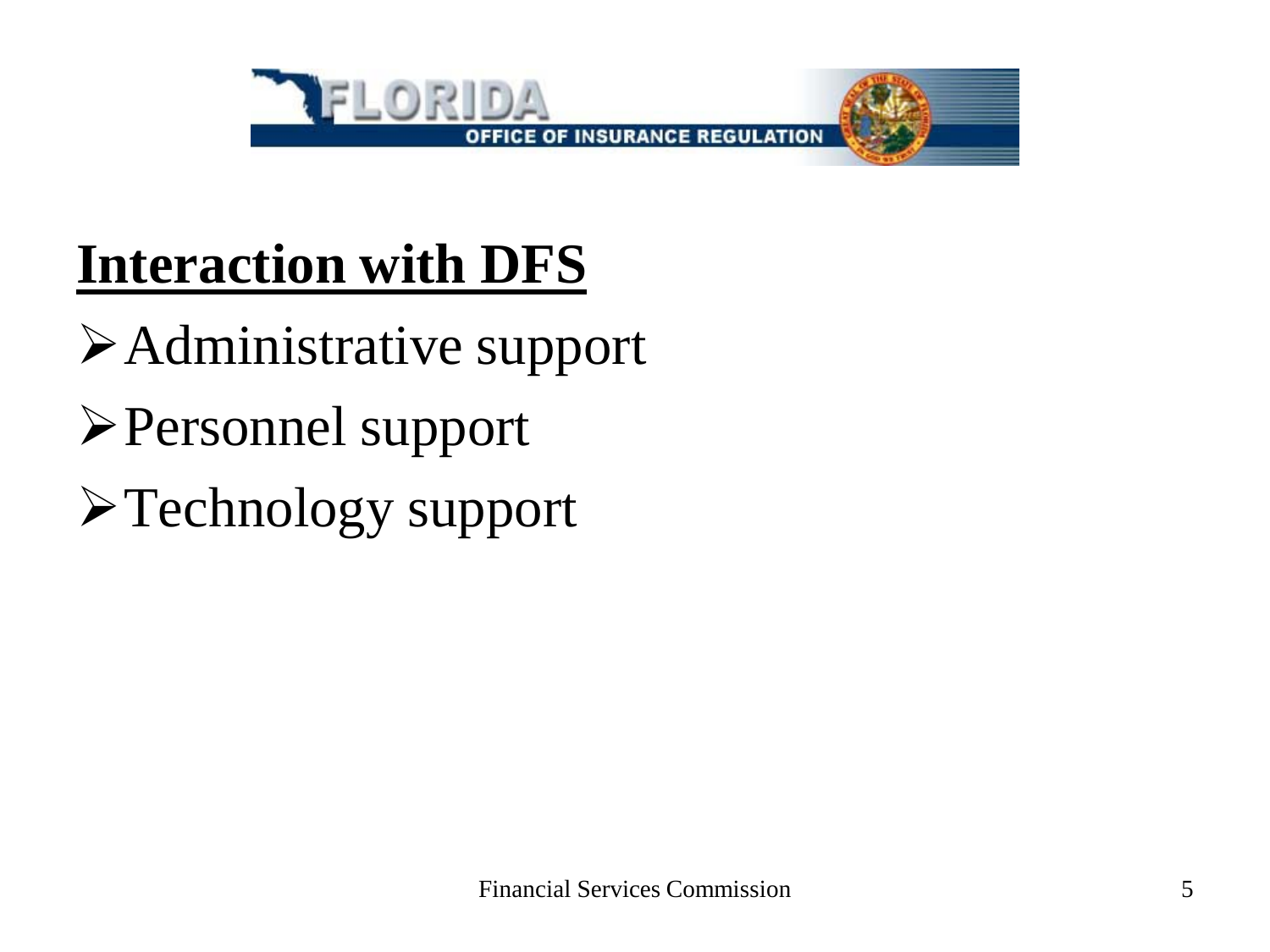

## **Insurance Regulatory Trust Fund**

- $\triangleright$  Office funding is appropriated directly by the Legislature from the Insurance Regulatory Trust Fund (IRTF)
- $\triangleright$  The funds received and deposited in the trust fund are appropriated for use by DFS and the Office to defray the expenses of DFS and the Office in carrying out their administrative and regulatory duties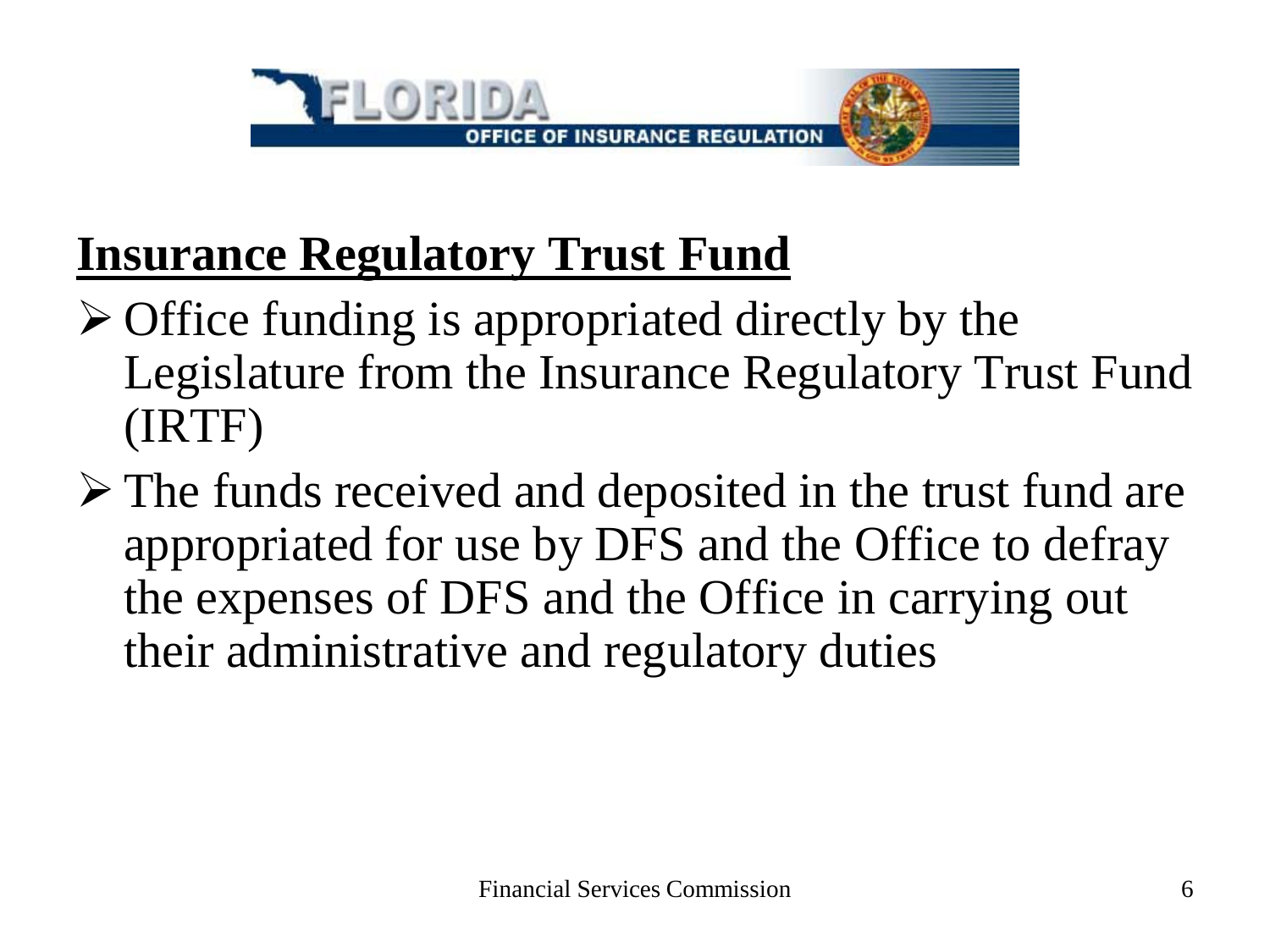

### **Past Budget vs. Current Budget**

|                   | FY 2005-2006 | FY 2006-2007 | FY 2007-2008 | FY 2007-2008<br>adjusted | FY 2008-2009 |
|-------------------|--------------|--------------|--------------|--------------------------|--------------|
| <b>FTE</b>        | 305          | 311          | 315          | 314                      | 314          |
| <b>OIR Budget</b> | \$24,021,122 | \$24,150,645 | \$26,939,144 | \$27,599,607             | \$24,966,951 |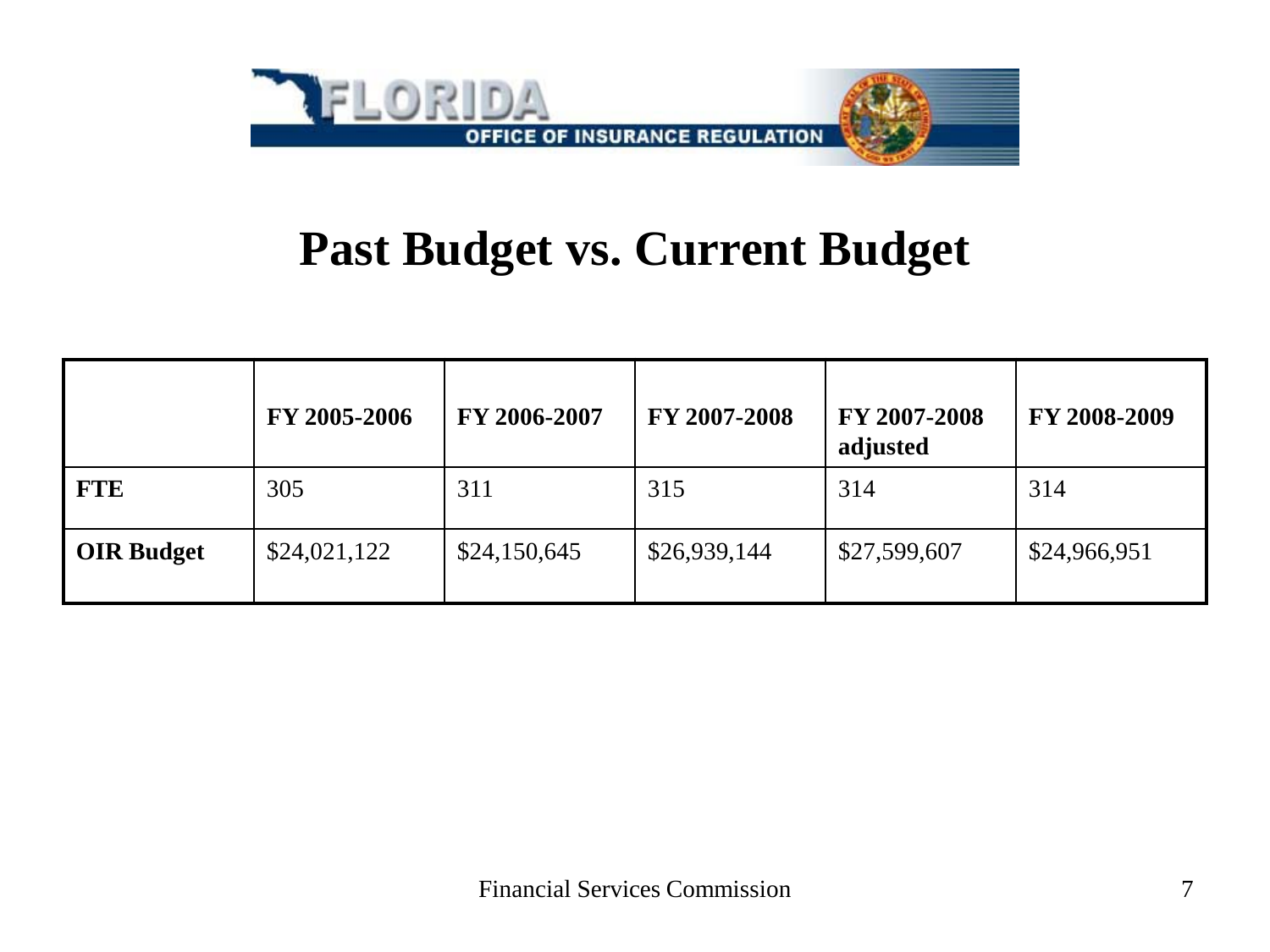

### **Compliance and Enforcement**

- $\triangleright$  This service protects the public through regulatory oversight of company solvency, policy forms and rates, and market investigations performance.
	- Business Development & Market Research
	- Chief of Staff's Office
	- Life & Health Financial Oversight and Product Review Units
	- ❖ Market Investigations
	- Property & Casualty Financial Oversight and Product Review Units
	- **❖** Specialty Product Administration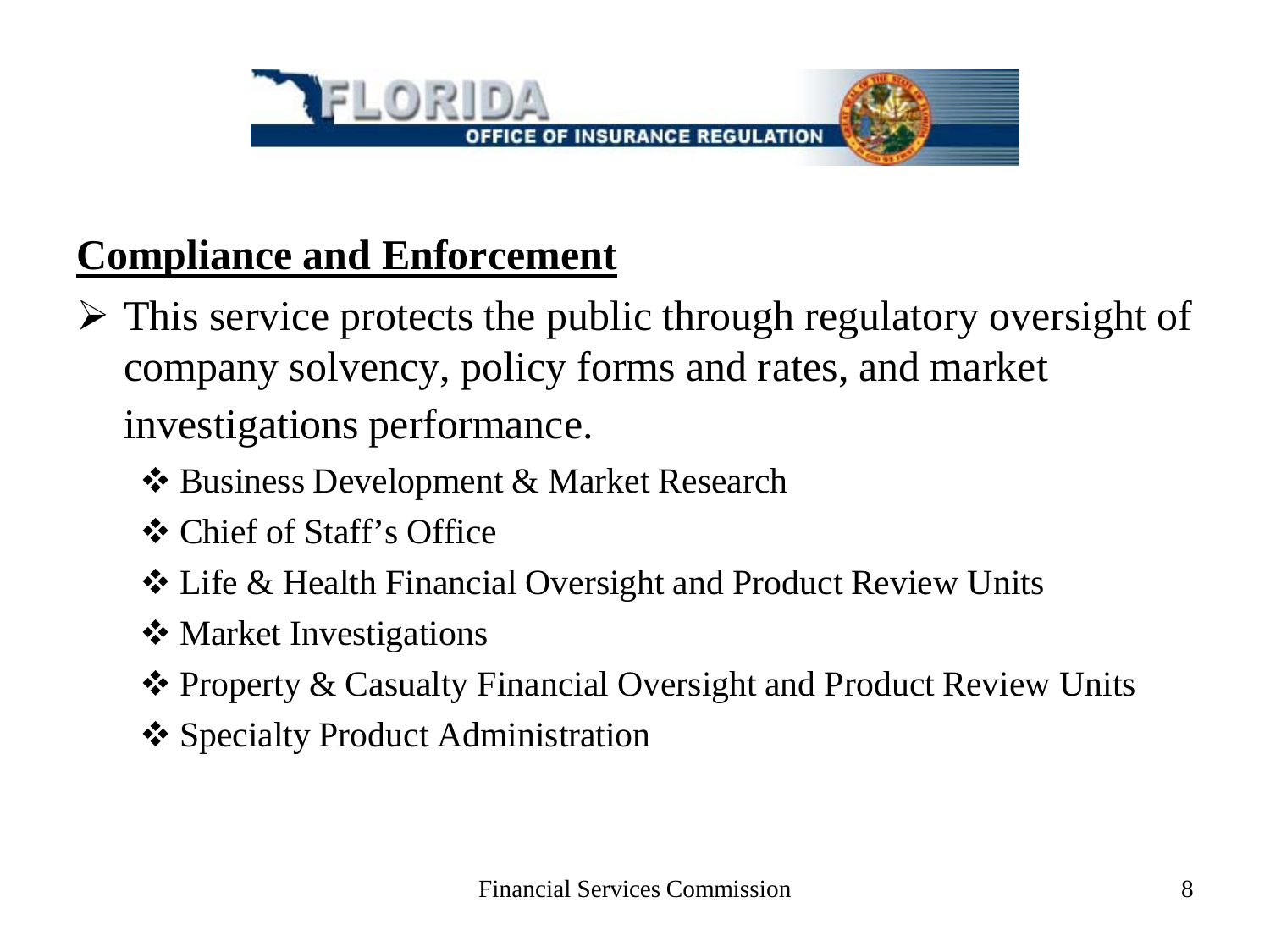

#### **Executive Direction**

- $\triangleright$  This service provides overall direction in carrying out the Office's statutory and administrative responsibilities. The Commissioner and support staff provide administrative support, leadership, direction and executive guidance in carrying out the Office's statutory responsibilities.
	- **❖** Commissioner's Office
	- Legal Services Office
	- ❖ Office of the Inspector General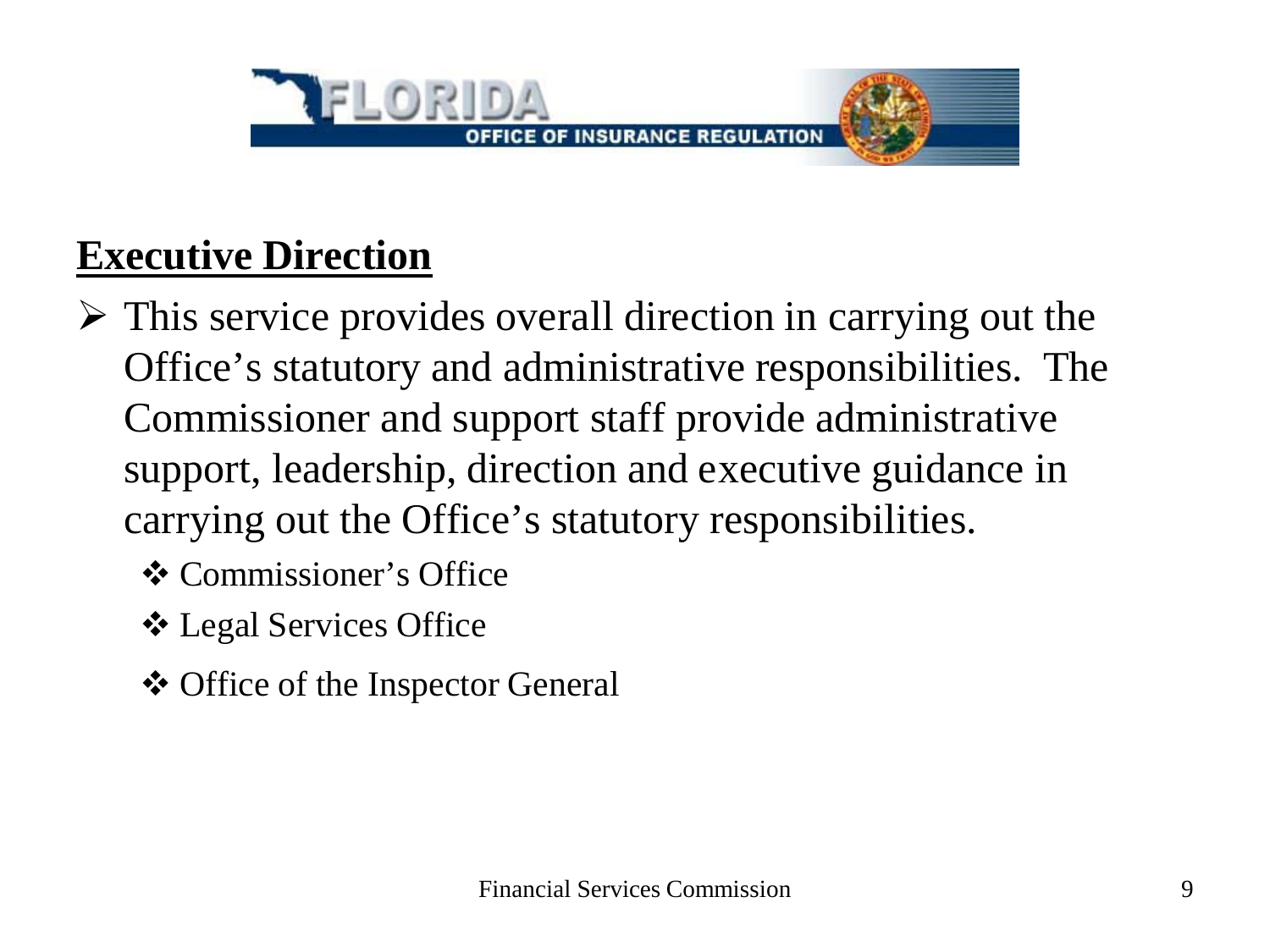

# **National Association of Insurance Commissioners**

- NAIC Accreditation
- Florida participation
- Leadership